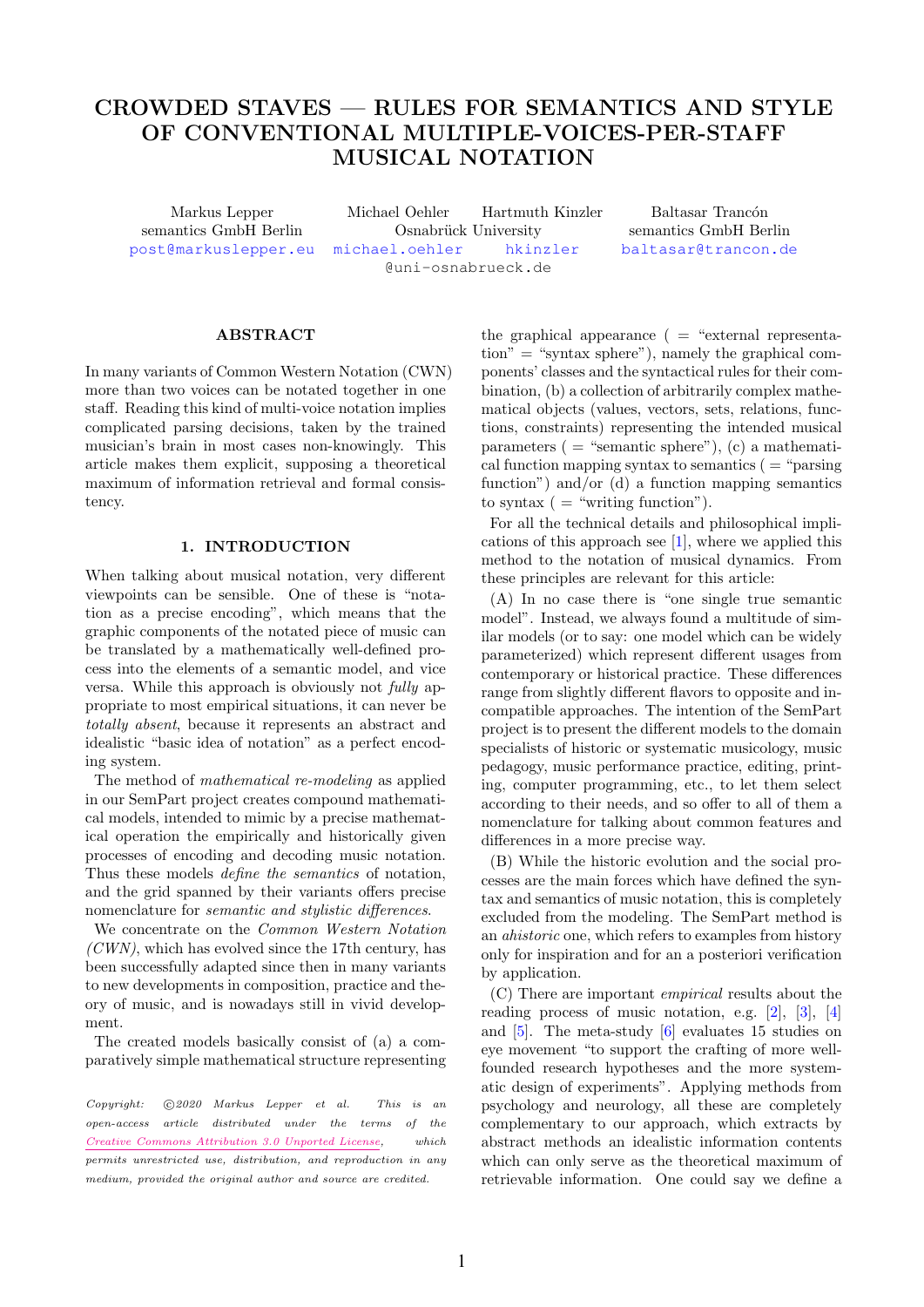proposal for the "Abstract Internal Representation", as it is graphically symbolized by the question mark in Figure 1 of [4], and which is explicitly not part of their work. E.g., we define a parsing algorithm only to define the abstract information contents, not as a concrete model of the empirical process of reading.

(D) The re-modeling approach presented in this paper also differs fundamentally from the well-known task of voice separation, see [7], [8] (both also for surveys), [9], [10] and many others. Those papers cover a concrete data-processing task, required for automated music notation, analysis and retrieval, and the different solutions take into account very different aspects of perception, precision, historic rules, technical representation, etc. In contrast, the SemPart project addresses a more basic level and simply tries to concretize (the different variants of) the mental and cultural definitions which are applied when notation is read or written by human actors. This concretization is also given in form of an operational semantics, i.e. an algorithm which must be executed to yield results, but this algorithm is only the means for the analyses, not their purpose.

## 2. PROCESSING PIPELINE FOR PARSING MULTI-VOICE STAVES

## 2.1 Outline of the problem

This paper applies the fundamental modeling technique of the SemPart programme to the task of recognizing more than two voices notated in the same staff. The idiosyncrasies of the historical evolution of CWN made this parsing process much more complicated and thus mathematically interesting than it appears at the first glance: In daily practice it is nearly always executed by any musician without further difficulties, but also without realizing the complicated intellectual processes required. The following algorithms do nothing more than making these processes visible.

For the following discussion, a voice is a sequence of adjacent notated events in time. Each event can be a *sounding event*  $(=sound)$  or a *pause* and has one particular duration, measured in some musical time system.<sup>1</sup>

Even the oldest known example of Western Notation writes two voices in one staff (*Musica Enchiriadis*, using text syllables for note heads, see page 57r of [11].) Much later, in Ars Nova, stem direction was used for voice indication [12].

Later more than two note heads simultaneously appeared in course of notating instruments which are capable of (sporadic) chord playing. This case is not covered in this article.

Here we look only at more than two parallel, independent and contiguous voices sharing one staff. In



Figure 1. Different note heads for filtering voices

practice, these appear (a) in orchestra scores, when more than two "voices" in the sense of "note text for one melody instrument" are comprehended in one staff, and (b) in notes for keyboard instruments, where "voices" in the sense of abstract "voice leading" can spontaneously come into existence and vanish again. (Case (b) comprises also some string instruments like guitar, harp, hackbrett etc.)

Esp. in piano literature, starting with the pre-classics like C.Ph.E. Bach and D. Scarlatti, complicated combinations of these "keyboard voices" have been realized. Here we do not discuss what these voices are intended to represent, whether they are meant to be heard by the listener, how they should be played by the musician or whether they live only on a pure conceptual level, etc.

Here we are interested only in the mere graphical notation and how this is decoded or "parsed" into a data set which identifies the relation from events to  $voices(= to voice names).$  For this we feed one single staff with its contents, called original staff, through a pipeline of processing steps.

## 2.2 Vertical filter

The first step separates the information from different layers in the original staff if they are immediately distinguished by a graphical attribute. In course of the more and more complicated voice textures, especially in piano literature, some authors used such attributes for a first clarification of the voice leading. The most common means are to use a smaller size of note heads for marking one particular voice. Also different note head forms are possible, like cross or diamond. Figure 1 shows an example from a 20th century piano sonata.

In modern scores, for instance if presented on a digital display, also different colors are easily possible.

If such a graphical attribution is present, this step separates the contents of the original staff into separate homogeneous staves according to these attributes, called filtered staves. In case that horizontal gaps do result, these have to be filled by additional pauses. The next steps are applied to each of these filtered staves separately in basically the same way as to a homogeneous original staff.

 $1$  For this article we assume without loss of generality this time system to be metrical duration, with the conventional rational numbers as duration values, and with the conventional graphical duration symbols. Nevertheless, the algorithms presented in the following would work also on arbitrarily different bases.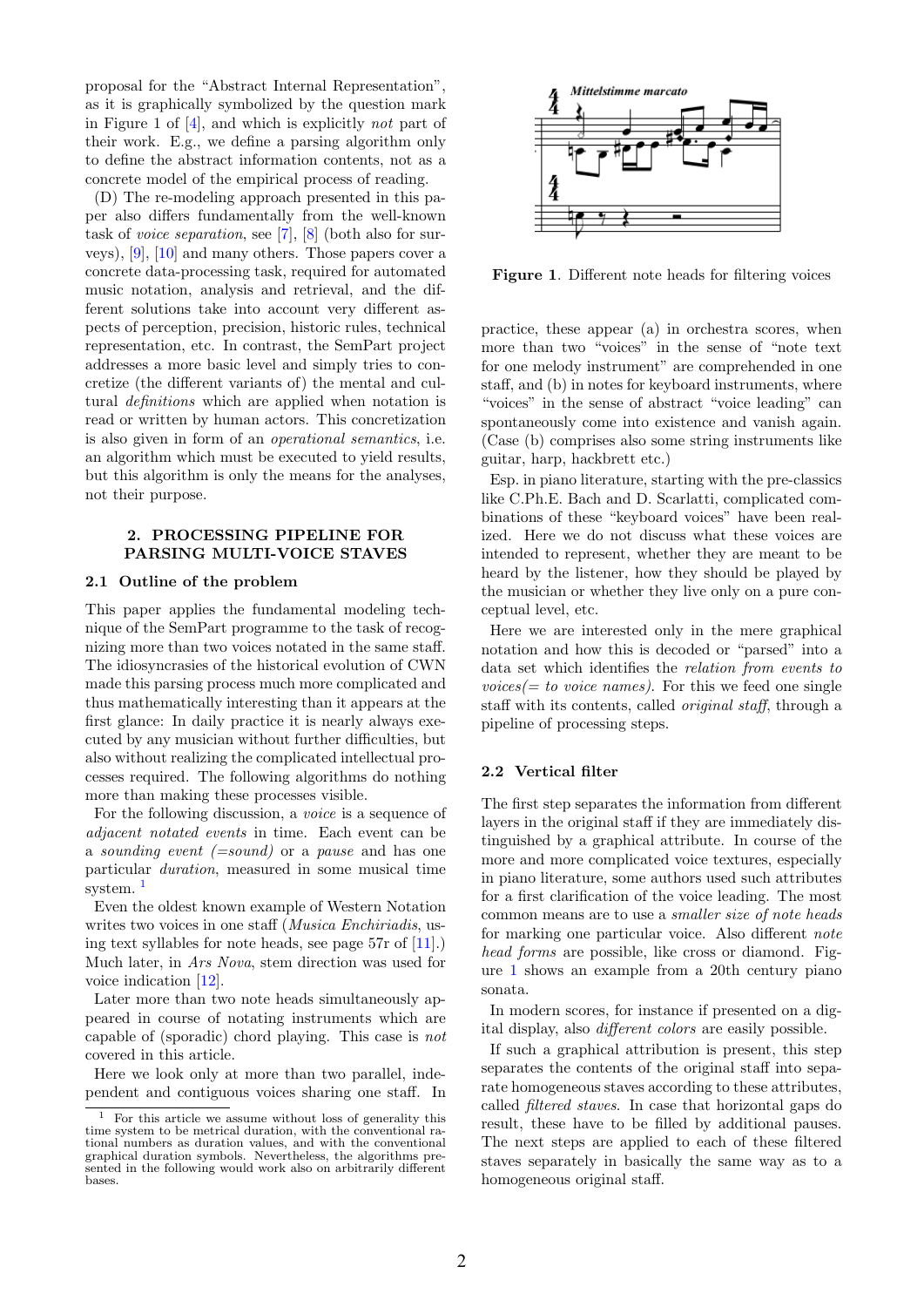#### 2.3 Horizontal segmentation

In an orchestra score, when several melody instruments share a staff, the identity of the instruments is established by some explicit voice order declaration. It lists the names of the instruments in one particular sequential order, which shall be mapped by the reader to the vertical order of the simultaneously executed events.

In many cases this explicit declaration is not constant over the whole duration of the score but changes by explicit (voice order) re-declaration. For our algorithm, a staff can be cut at such a point and the resulting segments treated separately, if this declaration mentions all existing voices. Otherwise its evaluation is much more complicated and part of the parsing process, as explained below.

In keyboard music the voices are (normally) not named or declared explicitly and can come into existence and vanish again spontaneously. Here we must cut between segments with different numbers of voices and treat them separately.  $\frac{2}{1}$  The naming of the voices (which is needed by the algorithm) is thus implicit and synthetic, like "voice1", "voice2", etc.

Contrarily, in keyboard fugues like "Das Wohltemperierte Klavier" the number of overall voices is given by the title like "Fuga à 5", which can be expanded to a canonical initial voice declaration " $v1$ ,  $v2$ ,  $v3$ ,  $v4, v5$ ". 3

#### 2.4 Input data of the algorithms

Finally we apply parsing to each staff data which results from vertical filtering and horizontal segmentation. The task is to map each note head to a voice name, given the sequence of note heads and an initial voice order declaration.

We model the notation text as a sequence of sets of note heads. The type  $K$  in module *perLineas* in Table  $1<sup>4</sup>$  represents one note head as a tuple of its duration (as a rational number), pitch (natural number for the vertical position in the staff), "fine x" (the horizontal order of the note heads which belong to the same "chord" / time point), the direction of the stem, a flag whether it is a pause, and optionally the start coordinate of an incoming voice leading line. Such a coordinate from Ptx is a tuple of score position (as defined below), vertical position (=pitch) and fine x value and thus identifies a note head unambiguously.

The complete input data to the parsing algorithm is of type N. It includes a sequence of sets of note heads from  $\mathbb{P}K$ . All note heads in such a set are played synchronously. The sets follow with non-zero delay in temporal order; the index into this sequence is called score position, is taken from  $\mathbb{N}_1$  and corresponds to the sequence of passing musical time points. 5

At each combination of score position and voice, there is exactly one note head (not tied to its predecessor) or pause symbol, iff the preceding event in this voice ends at the time point represented by this position. These voices are called (currently) active (at this score position); the other voices are overlapping. Thus the main task is to create at any given score position a bijective map between its note heads and its active voices.

Beside these sets, each score position can carry two lists of voice names from V for voice re-declaration, see section  $4.1$  below. So  $N$  represents the abovementioned syntax sphere of the translation model. The semantic sphere is represented by the data type R which represents the result of the parsing algorithm, see section 4.3 below.

Since traditionally the "first oboe" sounds higher than the "second", the declaration sequence of voice names from left to right is mapped from top to bottom to the note heads, which corresponds to the physical pitch of the sounding events. This results in the current (physical) voice order  $(=CVO)$ . The CVO is a status data which reigns the assignment of note heads to voice names. It can be altered by subsequent explicit re-declarations, but also by voice leading lines and by other necessities resulting from the parsing process. Therefore it must be passed through all functions of our parsing algorithm as an explicitly modeled datum.

## 3. ISO-RHYTHMIC VOICES

First we analyze the situation in iso-rhythmic settings, i.e. without overlapping voices. The results of voice crossing analysis can easily be transferred to the more complex case of hetero-rhythmic voices, but doing so for pause sharing is left to future work.

 $\{ \{1/4, e'', 1, \perp, \text{true}, \perp), (1/4, e', 1, \perp, \text{true}, \perp) \}, \{ (1/4, e'', 1, \uparrow, \text{false}, \perp), (1/4, e', 1, \perp, \text{true}, \perp) \}, \{ (1/4, e'', 1, \uparrow, \text{false}, \perp), (1/4, e', 1, \downarrow, \text{false}, \perp) \}, \ldots \}$ 

```
and the top line of Figure 2 holds the data
```

```
\langle \{ (3/8, g'', 1, \uparrow, \mathtt{false}, \bot), (3/4, e'', 2, \uparrow, \mathtt{false}, \bot), \\ (3/4, c'', 2, \uparrow, \mathtt{false}, \bot), (7/8, c', 1, \downarrow, \mathtt{false}, \bot) \rangle \}
```

```
\{ (1/8, g', 1, \uparrow, \texttt{false}, \bot) \},\ \{ (1/2, g', 1, \uparrow, \texttt{false}, \bot) \},\ \{ (1/4, d'', 1, \uparrow, \texttt{false}, \bot), (3/4, h', 1, \uparrow, \texttt{false}, \bot) \},
```

```
\{(1/8, d', 1, \downarrow, \mathtt{false}, \bot)'\},\{(1/2, d'', 1, \uparrow, \mathtt{false}, \bot), (1/2, d'', 1, \uparrow, \mathtt{false}, \bot),
```

```
(1/2, g', 1, \uparrow, \mathtt{false}, \bot), (1/2, e', 1, \downarrow, \mathtt{false}, \bot)<sup>'</sup> },
. . .\rangle
```
<sup>2</sup> A change in the visible number of voices can also result from pause sharing and should be treated accordingly, see section 3.1. 3 In practice, two different and disjoint declarations for both

staves of the keyboard staff must be generated. This problem is not treated in this article, – all algorithms here treat one single staff only. Furthermore, they may appear more voices than mentioned by the title, typically in a coda section.

<sup>4</sup> The mathematical notation is based on the well-proven Z notation [13], with only few extensions for brevity. See the appendix for details.

<sup>5</sup> In the Z formalism, which is the basis for our modeling, indices of sequences start with the number  $One(1)$ .[13] Thus the encoding of the notes in Figure 2 is a sequence of sets of tuples. starting with

The right part in the second row of Figure 5 holds<br>
{{(1/8, c'', 1, †, false,  $\bot$ ),(1/4, a', 2, †, false,  $\bot$ ) },<br>
{(1/8, h', 1, †, false,  $\bot$ ) },

 $\{(1/4, a', 1, ), \text{false}, \bot), (1/8, e', 2, \uparrow, \text{false}, (2, h', 1))\},\{(1/8, d', 1, \uparrow, \text{false}, \bot)\},\dots$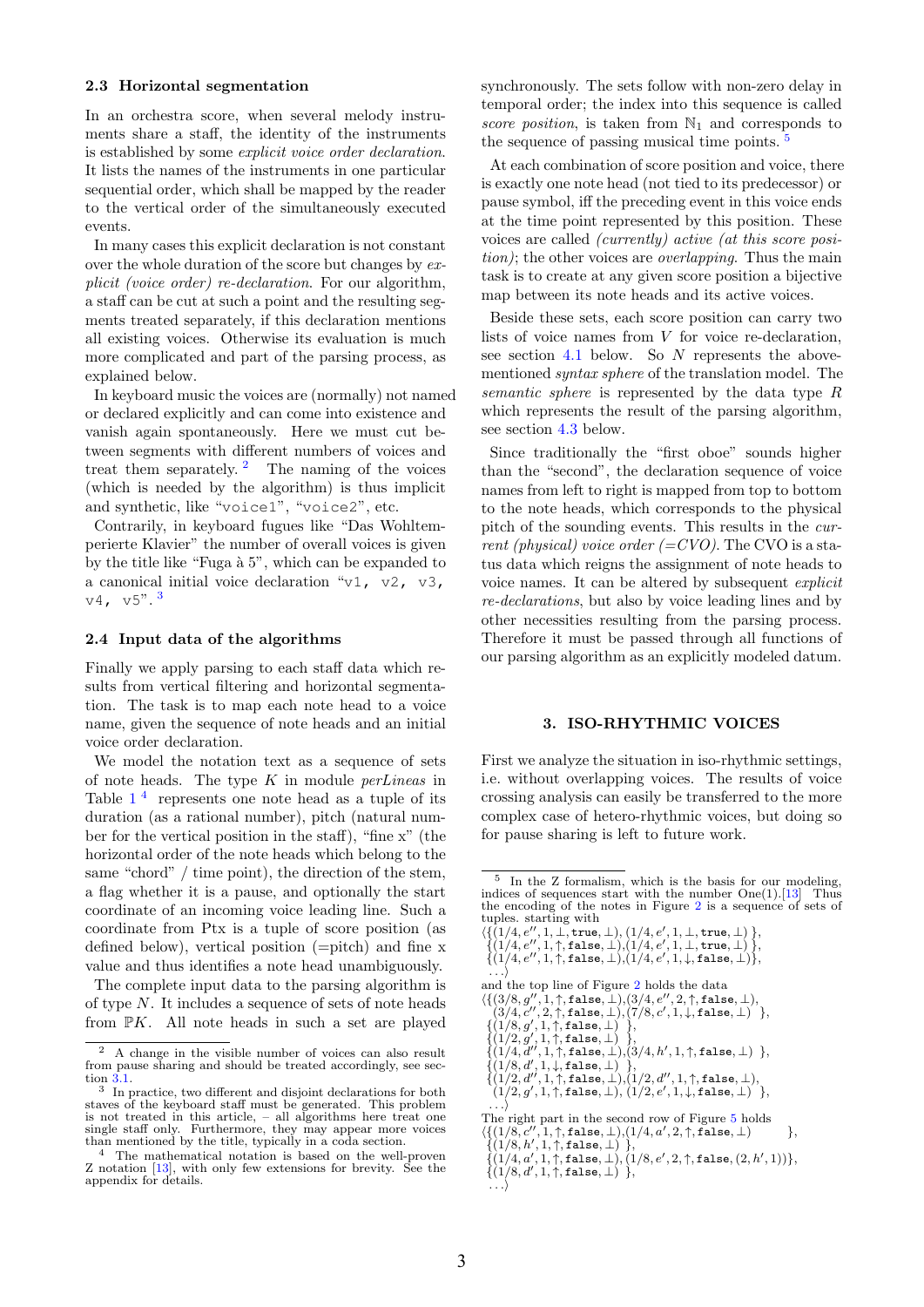module perLineas  $C = \{\uparrow, \downarrow, \perp\}$ // stem direction: up, down, not present  $Ptx = N_1 \times N_1 \times N_1$  $// coordinates: score position, pitch, fine x$ V // given Type: Voice names  $K = \mathbb{Q} \times \mathbb{N}_1 \times \mathbb{N}_1 \times C \times \text{bool} \times \text{optPtx}$ // note head = duration, pitch, fine x, // stem, is pause, start of incoming lead line  $N = \text{seq}(\mathbb{P}K \times \text{iseq}V \times \text{iseq}V)$  $//$  score data = note heads and voice decls.  $R = V \nrightarrow$  iseqPtx // result, maps voice names to the coordinates of their note heads  $lexSquash : (A \rightarrow seq\mathbb{Z}) \rightarrow iseqA$  $//$  sort the key elements by the mapped values, // lexicographically.  $\text{sortH}_X$ ,  $\text{sortH}_Y$  :  $\mathbb{P}K \to \text{iseq } K$  $\text{sortH}_{\text{X}}(k) = \text{lexSquash}(k \triangleleft \pi_3)$ sortH<sub>Y</sub>(k) = lexSquash( $\lambda x : k \bullet (-1 * \pi_2(x), \pi_3(x))$ )

module \*perLineas pausae  
\nimport perLineas  
\n
$$
d: \mathbb{N}_1
$$
 // number of vocies active in  $\hat{k}$   
\n $\hat{k}: \text{iseq}K$   
\n $\forall i, j \bullet i < j \implies \pi_2(\hat{k}(i)) \ge \pi_2(\hat{k}(j))$   
\npausae $(\hat{k}) = \{i : \mathbb{N}_1 | \pi_5(\hat{k}(i)) = true\}$   
\npSequ $(\hat{k}) = \text{pausae}(\hat{k}) \setminus succ(\text{pausae}(\hat{k}))$   
\npAdj $(\hat{k}) \iff \# \text{pausae}(\hat{k}) > \# \text{pSequ}(\hat{k})$   
\nnonCommunes $(\hat{k}) \iff d = \#\hat{k}$   
\nmaxCommunes $(\hat{k}) \iff \neg \text{pAdj}(\hat{k})$   
\ndefectis $(\hat{k}) \iff d > \#\hat{k} \land \text{pAdj}(\hat{k})$   
\n $\iff \neg (\text{nonCommunes}(\hat{k}) \lor \text{maxCommunes}(\hat{k}))$   
\nambig $(\hat{k}) \iff \#d > \#\hat{k} \land \# \text{pSequ}(\hat{k}) > 1$ 

Table 1. Note heads and sharing of pauses.

#### 3.1 Sharing of pauses

The historical development process of CWN brought up many rules for special cases. These make the parsing process non-orthogonal and complicated. Two of them are

nota.perLineas.pausae.communes: Multiple pauses of the same duration in adjacent voices may be represented by one single graphical symbol.

nota.perLineas.pausae.maxCommunes: Multiple pauses of the same duration in adjacent voices must be represented by one single graphical symbol.

The first rule is implied in the second. Module per-Lineas.pausae in Table 1 shows the definitions of the most important respective properties, when  $k$  is an injective list of note heads and pause symbols, sorted by vertical height.

To recognize (=parse) sharing of pauses, the total number of intended voices must be known by some



erties of the note example below, given a particular voice count d.

preceding explicit voice declaration. This is modeled by d in that Table.

The set pausae contains all those indices where a pause stands; the set  $pSequ(k)$  all those where a maximal group of adjacent pauses starts, e.g.  $\{1, 2, 4\}$  ${2,3,5} = {1,4}$ . The property pAdj $(k)$  indicates that there are adjacent pause symbols. Figure 2 shows minimal examples for characteristic combinations:

nota.perLineas.pausae.maxCommunes: All occurring maximal groups of adjacent pauses have been replaced by one single pause symbol.

nota.perLineas.pausae.nonCommunes: No pair of adjacent pauses has been replaced by one single pause symbol.

nota.perLineas.pausae.defectis: At least one pair of adjacent pauses has been replaced by one single pause symbol but another pair has not.

nota.perLineas.pausae.ambig: There are multiple pause symbols which can be expanded to the eliminated pause symbols.

The minimal voice number for ambiguity is indeed four: One non-pause voice is required to separate the two pause symbols; one of these stands for two voices. To combine this with defectis requires a further voice with a non-replaced pause symbol.

These attributes play an important role in practice. The piano reduction contained in Wolfgang Graeser's edition of Bach's "Die Kunst der Fuge" BWV 1080 [14] consequently follows nonCommunes, which implies ¬ambig and thus makes voice leading as clear as possible. 6 In contrast, Walter Denhard's edition of "Das wohltemperierte Klavier I" [15] changes frequently: Fuga I à 4 starts with ambig, but Fuga III `a 3 with

¬maxCommunes∧nonCommunes. Fuga IV `a 5 starts with maxCommunes  $\wedge \neg \text{ambig.}$  7 The second half of measure 7 starts a new declaration segment of only three voices (see section 2.3 above), because only these are notated without any accompanying pause. Similar in measure 21, when the pauses of voice 2 suddenly

 $6$  For these remarks we consider the two staves of the key-board notation as one single staff. The formally correct treatment of this case is complicated and out of scope in this paper.

Reading both staves into one additionally yields defectis, which is an artefact.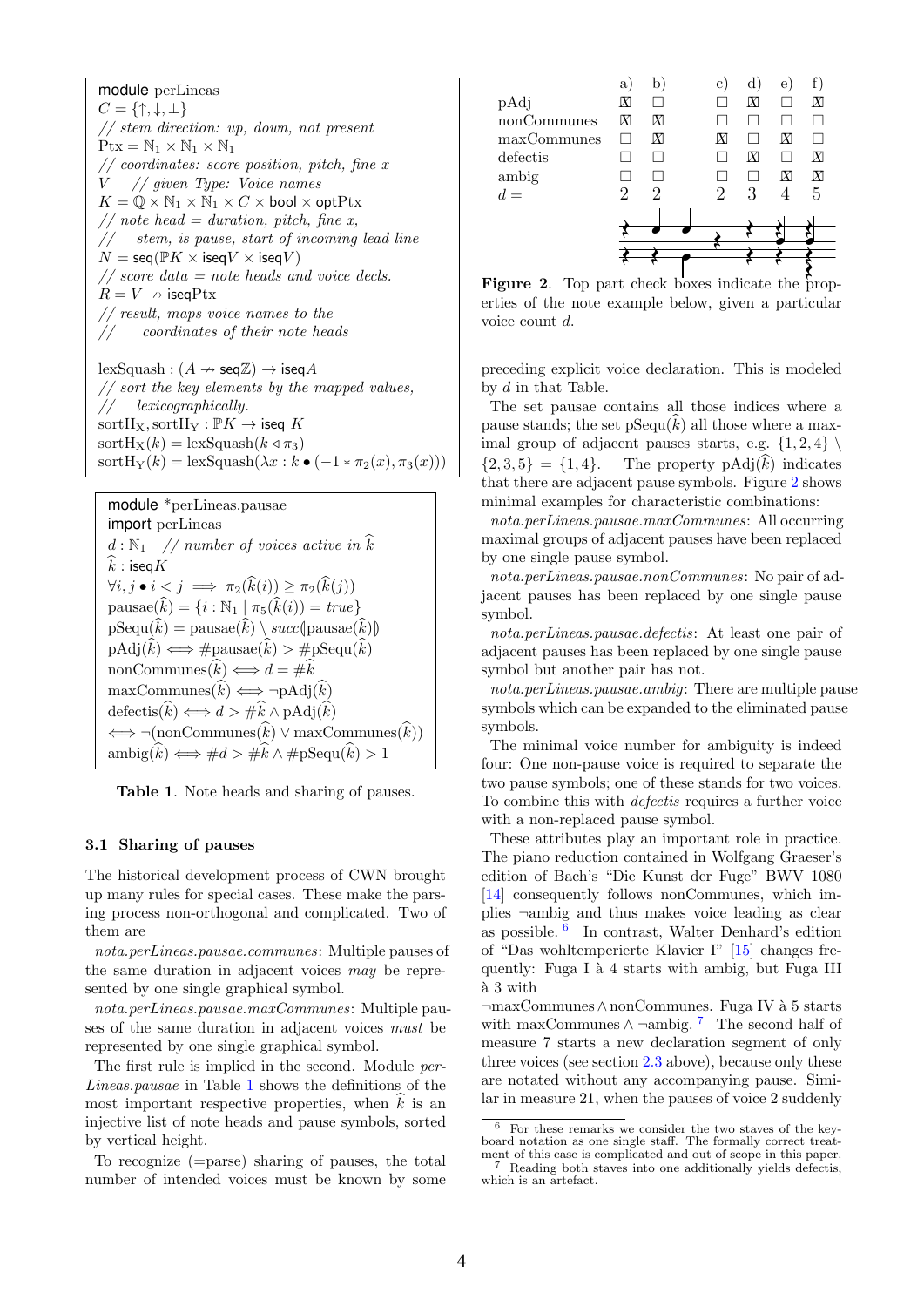disappear while those of voice 5 are visible. Contrarily, measure 35 switches to ¬maxCommunes, showing adjacent note symbols. Starting with measure 77, even ledger lines are employed for these.

#### 3.2 Crossings of iso-rhythmic voices

One of the main concerns in many contexts is a lightweight but unambiguous way to indicate temporal voice crossings. This means that the physical top-down order of the sounding notes of the voices contradicts the declared voice name order  $(=$  CVO), but only for a short time and without the need for a full voice order re-declaration.

According to the historic evolution, all voices with stem up notes are read as a multiplication (or splitting) of one original "upper voice" or "first voice", and all stem down notes correspond to a "second voice". Therefore a convenient but limited means for voice crossing is the stem direction. Given a certain explicit voice declaration  $\langle v_1, v_2, \ldots, v_n \rangle$ , and a set of n note heads in which  $u < n$  are stem-up, then the first voice names  $\langle v_1, \ldots, v_u \rangle$  are assigned to the stem-up note heads, from top to bottom, and the stem-down note heads are mapped to  $\langle v_{u+1}, \ldots, v_n \rangle$ , again from top to bottom.

In an iso-rhythmic setting, voice crossings can be expressed between the lowest voices with up-stem and the highest voices with down-stem, but not among voices with the same stem direction. Figure 3 shows all possible situations for four-voice chords.

The number of all expressible voice crossings is calculated as follows: Given a chord of  $n$  note heads, all with stems and with heads on different heights  $(=$  different pitches), and  $u$  of them shall be stem-up. Then there are  $\binom{n}{u}$  possibilities to assign stem directions.  $u = 0$  and  $u = n$  do not allow any voice crossing, so we get

$$
\sum_{u=1}^{n-1}\binom{n}{u}
$$

for the number of possible assignments. For each  $u$ , there is one combination which is not a crossing, namely the first in each group in Figure 3. For the number of all possible permutations (original order plus all crossings) we must thus subtract  $n - 2$ . All other permutations are indeed different, what can be shown as follows: for any given  $u$ , the voices  $u$  and  $u + 1$  (counted from the top) have different stem directions and thus are crossed in all combinations but the very first (see Figure 3). For all  $m \neq u$  the voices m and  $m + 1$  have the same stem direction and thus never cross. So all permutations are different.

Further normalization yields

$$
\sum_{u=1}^{n-1} {n \choose u} - n + 2 = \sum_{u=1}^{n-1} {n \choose u} - n + {n \choose 0} + {n \choose n}
$$

$$
= \sum_{u=0}^{n} {n \choose u} - n = 2^{n} - n
$$

The table in Figure 3 shows the absolute and relative numbers of expressible voice crossings in the isorhythmic case.

## 4. PARSING OF FREE RHYTHMIC VOICES

In hetero-rhythmic settings more voice crossings are possible: At each score position only the active voices (as defined above) get a new note head. 8 So arbitrary voice crossings can be notated between an active and an overlapping voice, see Figures 4 and 7. Additionally, for more flexible voice crossings, it may be sensible to allow changes of the stem direction, which makes parsing significantly more complicated.

Voice crossings between active voices can be indicated by explicit voice leading lines. These connect visibly the latest preceding note head of a particular active voice with a note head at the current score position and declares graphically that both note heads belong to the same voice, see Figure 5.

#### 4.1 Voice (re-)declarations

Initial voice declarations (at the beginning of a staff or a segment) must mention all present voices. They can come in two formats: (a) as one list of voice names for all voices, or (b) as two separate lists for up- and down-stem voices, written above and below the staff. In any case, the respective numbers of names and voices must match. In case of the single list, the leading names are matched to the up-stem voices and the trailing names to the down-stem voices. The version with two lists can contain slightly more information when the staff begins with stemless notes, because it declares the voices in the second list as "nominally down-stemmed", see Section 4.7 below.

A re-declaration stands at a particular score position in the midst of a segment. It comes in similar formats: (a) one list for both stem directions or (b) two lists for up-stemmed and down-stemmed each, or (c) one list only for up-stemmed or (d) one list only for down-stemmed heads. These formats must be recognizable by the position(s) and length(s) of the list(s). Furthermore, the declaration can address different targets: (A) All voices appearing in the segment, or (B) only the voices with a note head at this score position, or  $(C)$  only the active voices  $(=$ only the heads not tied to its predecessors).

Re-declarations either  $(\alpha)$  change the CVO, or  $(\beta)$ they redundantly only confirm it and show it to the reader for convenience. These are two fundamental different semantics, because the latter can be erased from the notation without changing its meaning. This results in twenty-four(24) combinations for the types of voice re-declaration, all of which can be found in practice. Figure 4 shows some examples.

<sup>8</sup> In the following we write "note head" for shortness, also when "note head or pause symbol" is meant.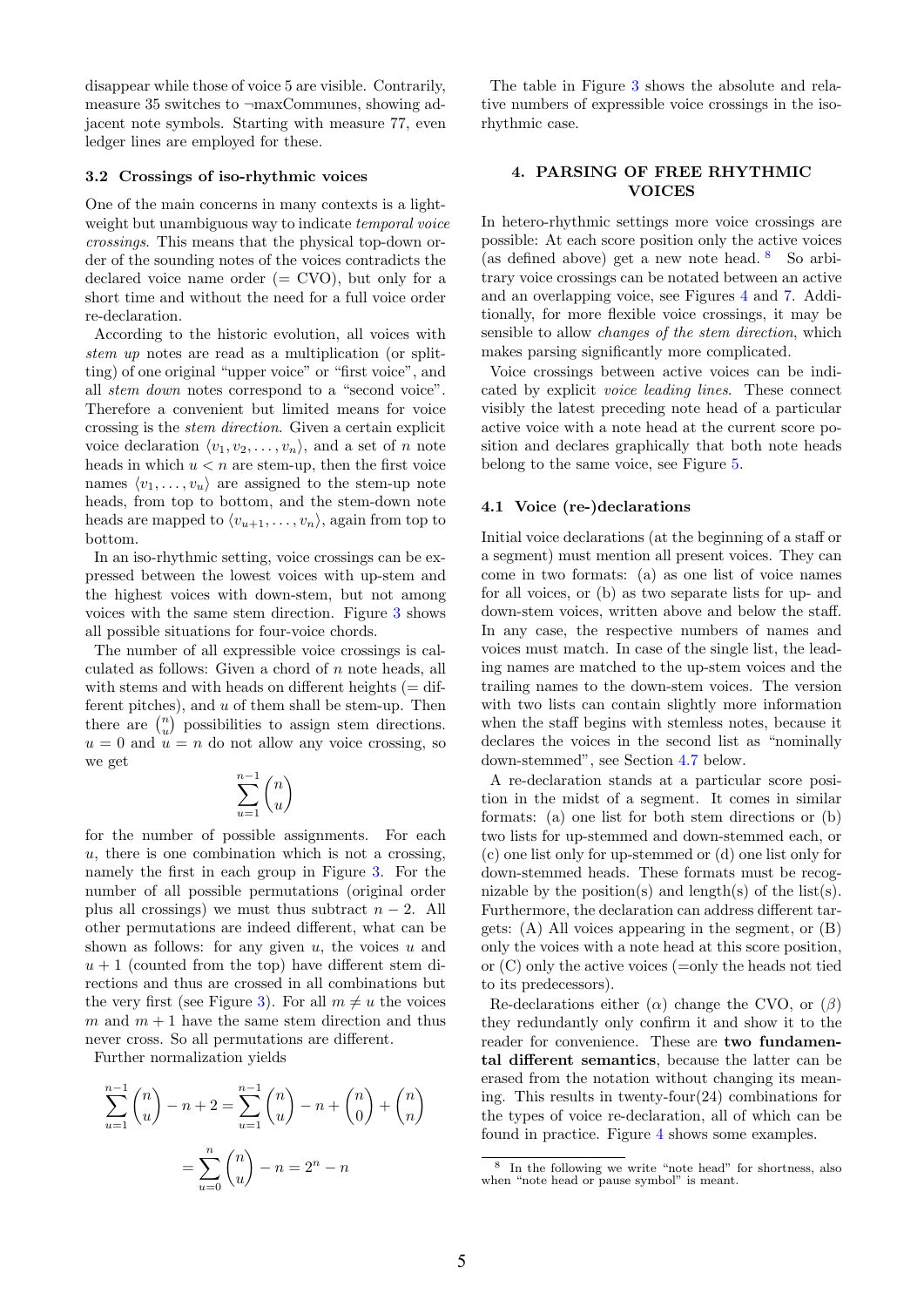

Figure 3. Voice crossings expressible by stem directions



Figure 4. Voice (re-)declarations and crossings

Ambiguities can only arise between cases cA vs. aB, cA vs. aC, and cB vs. aC, and can in most cases be resolved by the nominal stem direction of the named voices.

## 4.2 Preparatory steps

To apply our algorithm to concrete examples from practice, some preparatory transformations must be applied. These model the extraction of additional information for voice parsing (e.g. from beams and slurs) which is done by the trained musicians brain unknowingly. We realize it by adding explicit voice lead lines, see Figure 5. Additionally all ties are re-



Figure 5. Preparatory adding of voice lead lines from beams and slurs (not formalized in this paper)

single (artificial) note head with a duration value of  $^{14}5/8"$ . 9

# 4.3 Parsing

The following tables show different versions of a parsing algorithm. This is done in a modular way of specification. Tables 2 and 3 show the fundamental and auxiliary functions, common to all versions. Table 4 gives the more simple variant which treats filtered segments containing only one stem direction; Table 5 shows the more complex version in which each voice may arbitrarily change its stem direction. Both algorithms come in two different flavors, suonaeProximae and solumExplicitum, as explained below. Result is R, which gives for each voice the sequence of the coordinates of all note head contained in that voice. 10

The parsing function  $\operatorname{calc}(n : N)$  calls the real computation function step(..) <sup>11</sup> with this input data, the

<sup>9</sup> Indeed, the problem of "ties vs. slur" has most intricate cases, philosophically and mathematically most complex. This is left out in this article. E.g., the function  $\mathrm{assign}_{D}(.)$  in Table 2, which treats explicit re-declarations, does not treat those of type "B" but only "C", so it does not need to know about incoming ties.

<sup>&</sup>lt;sup>10</sup> Since coordinates represent the score position order internally, the modeling as sequences per voice is redundant, but practical; semantically sets would suffice.

<sup>&</sup>lt;sup>11</sup> We write " $f(..)$ " to refer to a function by its name, while omitting the full type signature.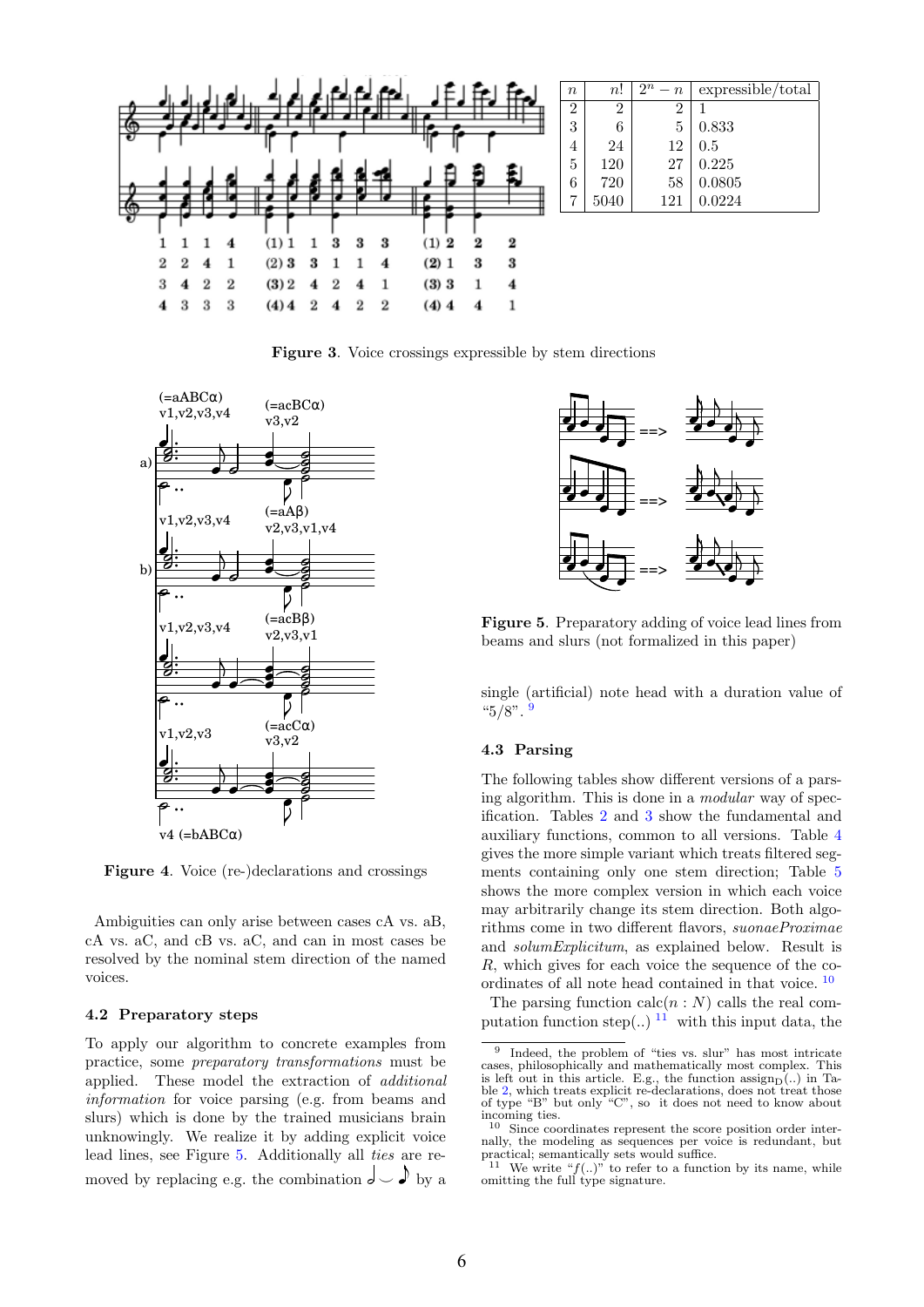module \*perLineas.extrahere $[H]$  //  $H = auxiliary \ data = running \ status, parameterizable = CVO$ import perLineas read :  $N \times \text{Ptx} \rightarrow K$  // extract note head at given coordinate from score data store :  $R \times (V \times N_1 \times K) \rightarrow R$  // assign voice at score position to note head calc :  $N \nightharpoonup R$  // main function = analyze score data and initial voice declaration  $*initH : N \rightarrow H$  // initialize running status; defined by importing module step :  $N \times \mathbb{N}_1 \times (V \to \mathbb{Q}) \times R \times H \to R \times H$  // score data, score position, voice ends, result, running status  $\text{assign}_W : \mathbb{N}_1 \times \mathbb{P}V \times \mathbb{P}K \times \mathbb{P}K \times \text{seq}V \times \mathbb{P}V \times R \times R \times H \rightarrow R \times H$ // score pos., active voices, heads with/without lead, re-declaration, active voices, old/current result, aux state  $\text{assign}_{E}: \mathbb{N}_1 \times \text{seq}V \times \text{seq}K \times R \times H \times \mathbb{P}V \times R \rightarrow R \times H$ // score position, active voices, note heads, result, running status, old active voices, old result  $\text{assign}_{\text{D}} : \mathbb{N}_1 \times \mathbb{P} V \times \mathbb{P} V \times \mathbb{P} V \times \text{seq} K \times \text{seq} V \times R \times H \times \mathbb{P} V \times R \nrightarrow R \times H$ // score pos., overlap/tied/led/active voices, sorted heads, voice decls, result, old CVO, up-stem voices, old result  $*$ **phase2** :  $\mathbb{N}_1 \times \mathbb{P}V \times \mathbb{P}K \times$  seq $V \times \mathbb{P}V \times R \times R \times H \rightarrow R \times H$ // score pos., active voices, heads without lead, re-declaration, active voices, old/current result, aux state  $*$ finalize :  $\mathbb{N}_1 \times R \times H \times \mathbb{P} V \times R \to R \times H$ // score position, result, running status, old active voices, old result lastOrd :  $R \times \mathbb{P}V \rightarrow$  iseq V // sort the set of voices according to their latest occurrence in the result \*above $VK_{-, -}$ , \*equal $VK_{-, -} : R \times \mathbb{P} V \to (V \leftrightarrow K)$ // result  $\times$  stem dir  $\rightarrow$  relation whether a overlapping voice is above/on equal height with a note head, read $(p,(m,t,x)) = k \iff k \in \pi_1(p(m)) \land k = (\_,t, x, \_,\_,\_)$ store $(r, (v, m, (h_1, t, x, h_1, h_2))) = r \oplus \{v \mapsto r(v) \wedge \langle (m, t, x) \rangle\}$  $\text{initH}(p) = (v, u)$  $\text{calc}(p) = \pi_1(\ \text{step}(p, 1, (\text{ran}v) \times \{0\}, (\text{ran}v) \times \{\langle \rangle\},(v, u)))$  $q_0 = \min(\tan q)$   $\hat{v} = q^{-1}(\lbrace q_0 \rbrace)$   $\hat{k} = \pi_1(p(m))$   $d = \pi_2(p(m))$  $\#\widehat{v}\neq \#\widehat{k} \implies \textbf{error}("Numbers of expected and notated note heads differ", m)$  $k_{\text{W}} = \{k \in \widehat{k} \mid \pi_6(k) \neq \perp\}$   $k_F = \widehat{k} \setminus k_W$  $#k_W = 1 \wedge #k_F = 0 \implies$  warning("Redundant voice leading line", m)  $(r', h') = \text{assign}_W(m, \hat{v}, k_W, k_F, d, \hat{v}, r, r, h)$ <br> $s' = a \oplus \lambda v : \hat{v} \bullet a + \pi, \text{prod}(p, \text{last}(r'(v)))$  $q' = q \oplus \lambda v : \widehat{v} \bullet q_0 + \pi_1[\text{read}(p, last(r'(v)))]$  $step(p, m, q, r, h) = step(p, m + 1, q', r', h')$  $m > \text{\#p} \implies \text{step}(p, m, \_, r, h) = (r, h)$  $k_{\mathrm{W}} = \pi_6(k)$ : Ptx  $\exists v_{\mathrm{W}} \bullet last(r(v_{\mathrm{W}})) = k_{\mathrm{W}}$  $v_W \notin v \implies \text{error}(\text{``Leading line comes from non-active voice''}, k)$  $r' = \text{store}(r, (v_W, m, k)) \quad v' = v \setminus \{v_W\}$  $\text{assign}_W(m, v, \{k\} \cup k_W, k_F, d, v_0, r_0, r, h) = \text{assign}_W(m, v', k_W, k_F, d, v_0, r_0, r', h)$  $\operatorname{assign}_{W}(m, v, \{\}, k_{F}, d, v_{0}, r_{0}, r, h) = \text{phase2}(m, v, k_{F}, d, v_{0}, r_{0}, r, h)$ 

Table 2. Common and auxiliary functions for parsing two or more voices per staff

next score position to process (initially  $m = 1$ ), a map q of type  $V \nightharpoonup \mathbb{Q}$  which gives the next time point for each voice (initially all point to 0), and the result accumulator, which is initially empty.

The data type  $H$  is a parameter specific for the variants of the algorithm. It threads additional auxiliary status data through all function calls. Its initial value is delivered by  $initH(...)$ , which must be defined accordingly in the importing module.  $^{12}$  For brevity of the algorithm, the score must carry a complete voice order declaration of Type  $aA\alpha$  with the very first event, and (for the double stemmed case) the nominal stem direction must be visible from the very first note heads.

The function step $(.)$  calculates the next time point to process  $(= q_0)$  as the lowest value in the map q, and the set  $\hat{v}$  of all voices active there.  $\hat{k}$  are the note heads at the next score position  $m$ , and  $d$  the voice name redeclaration there, which at most score positions will be empty. The set  $\hat{k}$  is divided into those note heads at which an explicit voice leading line arrives  $(= k_{\rm W},$ from German "Stimm\*W\*eiser") and the \*F\*ree rest  $(= k_{\rm F})$ . First assign<sub>W</sub>(..) is called to process  $k_{\rm W}$ . Afterwards the two variants of **phase2**(..) (in Tables  $4$ and 5) call the common functions  $\operatorname{assign}_{\mathcal{D}}(.)$  if there is an explicit voice re-declaration, or  $\operatorname{assign}_{\mathbb{F}}(.)$  if not. Afterwards, the specific function finalize(..) updates the running status H.

 $\frac{12}{12}$  Therefore the head of the module is marked with an asterisk, meaning "not a complete schema in the sense of Z".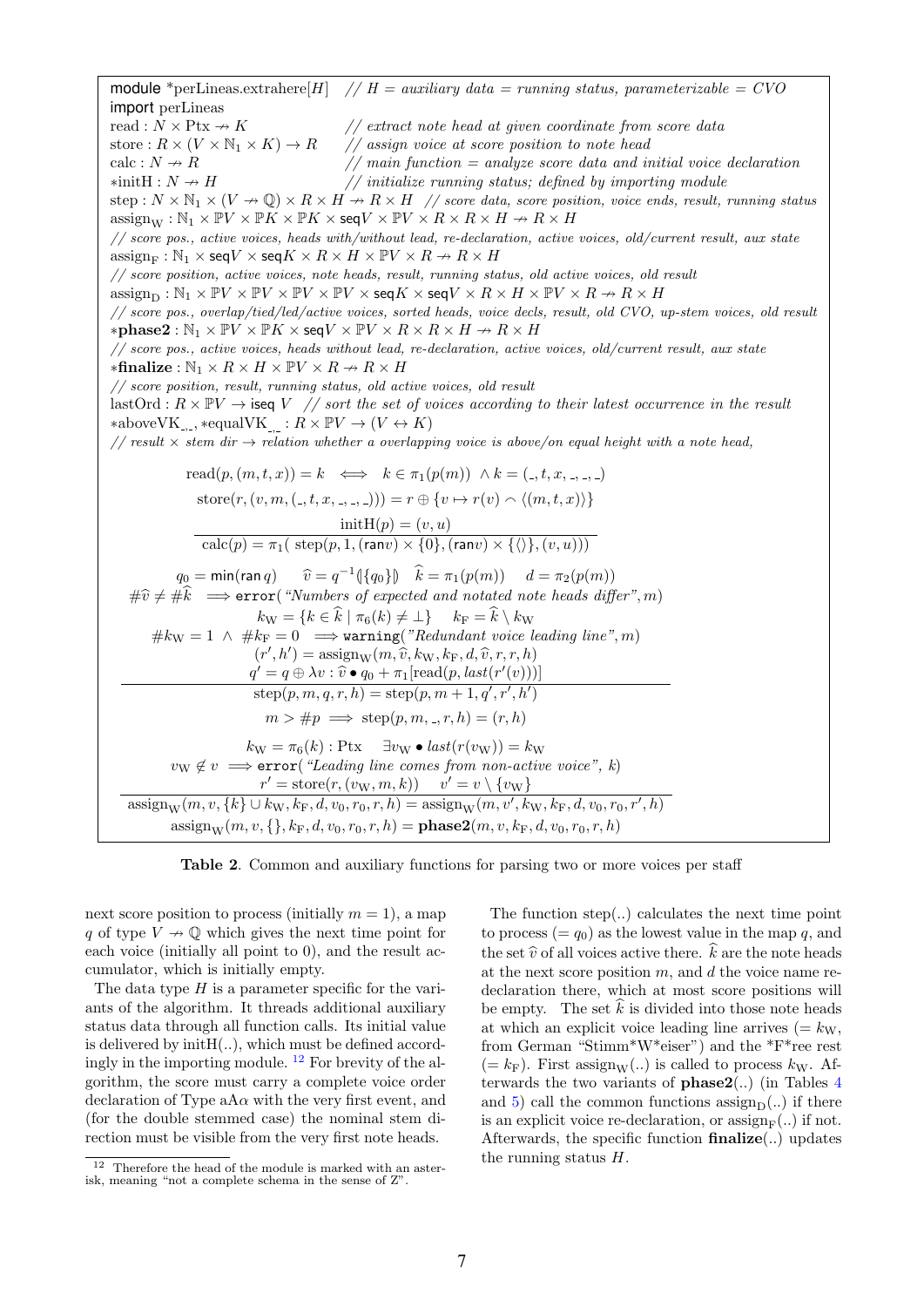





Table 4. Parsing multiple voices with all the same stem direction

On return from  $\text{assign}_W(.)$ , the function step(..) calculates for all active voices their next time points in the map  $q'$ :  $last(r'(v))$  is the latest score coordinate recognized as part of v; read $(p, last(r'(v)))$  reads the event at this position of the input score;  $\pi_1(.)$  extracts the duration. Then step(..) calls itself recursively, until the input data from N is exhausted.

In assign<sub>W</sub>(..), the variable k steps through the note heads  $k_{\rm W}$ ; the start coordinate of the voice leading line arriving there  $(=\pi_6(k))$  must come from a note head which exactly ends at the current time point. So the voice assigned to it must be active  $(v_w \in v)$ . It is assigned to k by calling the auxiliary function store $(.)$  and is removed from the set  $v$ .<sup>13</sup>

The function  $\mathrm{assign}_{F}(..)$  simply assigns the voices in its second argument to the note heads in its third, in that sequential order provided by the caller.

The function assign<sub>D</sub>(..) gets in  $v_1...v_4$  the sets of voices which are overlapping/tied/with lead-lines/still to allocate, and in d the declaration text. It recognizes cases aA, aB and aC, as defined in Section 4.1, by comparing the cardinalities of the sets.  $^{14}$  It always

<sup>&</sup>lt;sup>13</sup> The set of all initially active voices and the old result, before evaluating the voice leading lines, are additionally passed through by the function arguments  $v_0$  and  $r_0$ , because they are needed later by one of the algorithm's variants.

<sup>14</sup> For brevity, cases b to d are not supported and case B is not called by the other modules: for brevity, ties are not modeled in our data. The algorithm treats cases  $\alpha$  and  $\beta$  uniformly and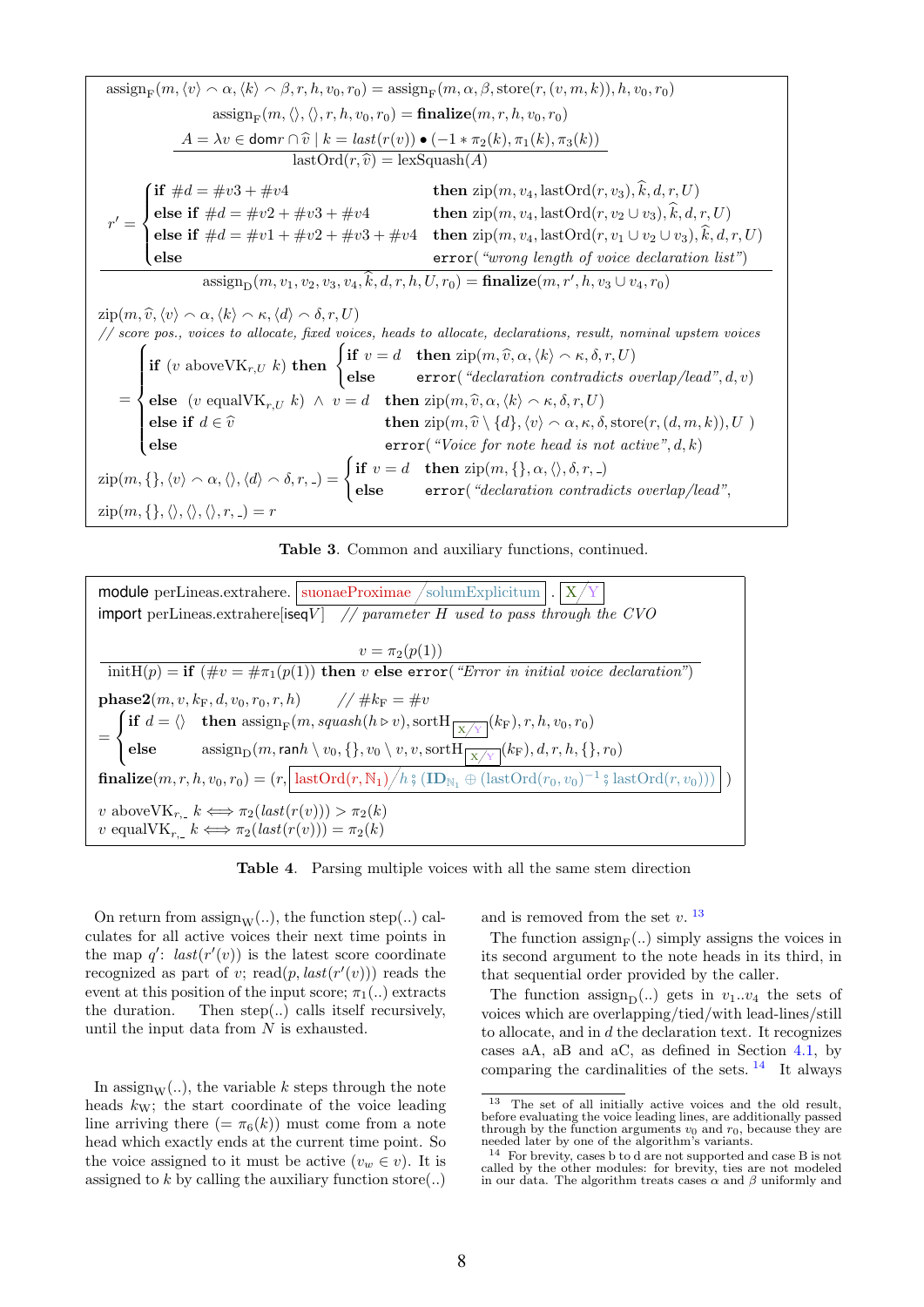holds that  $\#v_4 = \#\hat{k}$ . It calls zip(..), which iterates synchronously over three lists and one set. It gets as many declarations in d as voices in  $\hat{v} \cup v'$ , and as many<br>un assigned voices in  $\hat{v}$  as heads to assign in  $\hat{k}$ . It un-assigned voices in  $\hat{v}$  as heads to assign in k. It can assign the next note head (in the respective sorting order) to the next entry in the declaration, if this voice is in the set  $\hat{v}$  (= still unassigned). Otherwise it checks whether the topmost assigned voice (=overlapping, with lead lines, etc.) is in sync with the declaration. When the topmost note head and the topmost assigned voice are on the same height, both alternatives for their nominal order are considered. The set U of all nominal up-stemmed voices is only needed to compare the height of the current note head and the current assigned voice: in the double-stem case each nominally up-stemmed voice is infinitely higher than any down-stemmed note head.

## 4.4 Parsing only one stem direction

The first and more simple case is to process only all voices with one particular stem direction, see Table 4. The arguments for  $\operatorname{assign}_{F}(.)$  are simply the currently active voices in the sequential order of the CVO and the sorted noted heads. ( $h \triangleright v$  is the "range restriction", which selects from the sequence  $h$  all maplets which point into  $v$ , and  $squash(...)$  compactifies this to a sequence.) The note heads are all those with no arriving lead line, sorted according to the selected method, see next section.

#### 4.5 Two methods of note head sorting

For the sorting of the note heads (see Tables 4 and 5, for calling  $\text{assign}_{D}(..)$  and  $\text{assign}_{F}(..))$  there are two different methods: sortH<sub>X</sub> sorts by the "fine x" horizontal position only; sortH<sub>Y</sub> sorts by pitch = vertical position, and subordinately by fine x position, if necessary. Both functions are defined in Table 1.

These two methods imply fundamentally different ways to express short-term voice crossings: The method *perAltitudinemCaputis* uses sortH<sub>Y</sub> and assumes that the physically lower voice is mentioned later in the CVO. The horizontal position is used as secondary criterion, only in cases of equal height. This method is widely used and allows sharing of stems and note heads (see below Section 5).

The method  $perCaudaeSequentiam$  uses sortH<sub>x</sub> and defines the sequential order by the x position of the stem only. Therefore it can easily express short-time voice crossings, see Figure 6. It is not found as frequently as the preceding variant, but can also be found in practice.

#### 4.6 Two strategies of changing the CVO

The four modules combined in Table 4 also differ in the strategy the CVO is finally affected by the crossings



Figure 6. Voice crossing by x position of stems: voice one goes c-g-c-g, vs. voice two with g-c-g-c

| subnaeProximae               | 1 |   |                |
|------------------------------|---|---|----------------|
| $(=\text{physical})$         | 2 |   |                |
|                              | 3 | 3 | 3              |
|                              | 4 | 2 | $\overline{2}$ |
|                              |   |   |                |
| $solution$ <i>Explicitum</i> | 1 |   |                |
| $(=nominal)$                 | 2 | 3 | 3              |
|                              | 3 | 2 | $\overline{2}$ |
|                              |   |   |                |

Figure 7. Physical vs. explicit-only changes of the CVO. Voice names below notes, changes in bold.

between active and overlapping voices: perLineas.extrahere.suonaeProximae takes the complete finally resulting *physical* order (calculated by last $\text{Ord}(r, \mathbb{N}_1)$ , see the left part of the last box in the Table) as the new CVO, which will reign the parsing step at the subsequent score position.

Contrarily, perLineas.extrahere.solumExplicitum lets only explicit changes (by voice order re-declaration or by voice lead lines) change the CVO. The calculation is more complicated: last $\text{Ord}(r_0, v_0)$  is the sequential order of only the free voices, before any processing/assignment at this score position had been started. last $\text{Ord}(r,v_0)$  is the same after all evaluation. So last $\text{Ord}(r_0, v_0)^{-1}$ ; last $\text{Ord}(r, v_0)$  is the permutation<br>of these voices a manning from voice name to voice of these voices, a mapping from voice name to voice name. This permutation is now expanded to a mapping which is the identity on all other voices and then applied to the old CVO. (This is the only place where the function parameters  $v_0$  and  $r_0$  are needed.)

The effects of both strategies are illustrated in Figure 7: The last chord has different voice assignments depending on the CVO calculated after processing the next-to-last score position. These are again two fundamentally different semantics which must be declared or found out when talking about a given text. 15

#### 4.7 Parsing both stem directions

Here the parameter H is set to iseq $V \times \mathbb{N}_0$ . The CVO is the sequence of voice names, first the upstemmed, then the down-stemmed, and the additional value (called  $u$  in the following) is the index after which the latter start  $(=$ the count of up-stemmed voices).

can easily be enhanced for detecting and signaling them.

Of course, suonaeProximae is only sensible in combination with *perAltitudinemCaputis*. In *perCaudaeSequentiam* the height of notes does not influence the CVO anyhow. See Section 5 for a survey on the sensible combinations of strategies.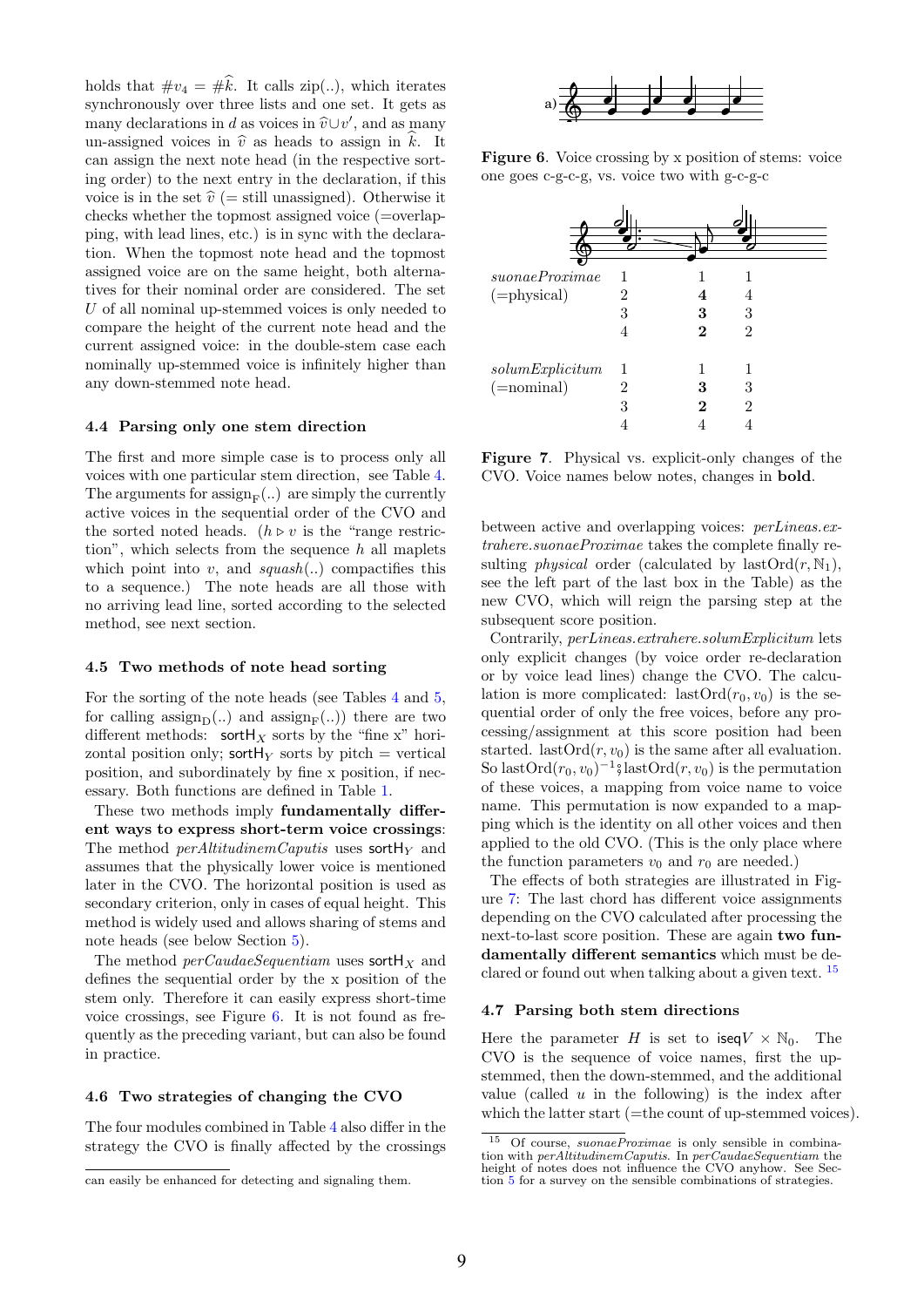$\text{module} \text{ perLines}.\text{extrahere}.\text{duplex}. \big| \text{ suonaeProximae } / \text{solution} \text{Explicitum} \big| . \big| \text{X}$ import Lmn.nota.perLineas.extrahere[iseq $V \times N_0$ ]  $K = \pi_1(p(1))$   $v = \pi_2(p(1))$   $k_{\Box \in \{\uparrow, \bot, \downarrow\}} = \{k \in K \mid \pi_4(k) = \Box\}$  $\text{initH}(p, v) =$  $\sqrt{ }$  $\int$  $\overline{\mathcal{L}}$ if  $\#v \neq \#K$  then error("Error in initial voice declaration") else if  $\#k_{\perp}=0$  then  $(v, \#k_{\uparrow})$ else error("Nominally up-stemmed voices not visible.")  $k_{\Box \in \{\uparrow,\bot,\downarrow\}} = \{ k \in k_{\rm F} \mid \pi_4(k)=\Box \} \qquad \widehat{k}=\textsf{anyPerm}(k_\uparrow) \smallfrown \textsf{sort} {\text{H}}_{\fbox{\begin{textin}} \chi/\!\chi \end{textin}}(k_\perp) \smallfrown \textsf{anyPerm}(k_\downarrow)$ 

 $k_{\mathrm{U}}=\mathrm{sortH}_{\fbox{X}/\mathbb{Y}}[k(\{1..u\}\])\qquad k_{\mathrm{D}}=\mathrm{sortH}_{\fbox{X}/\mathbb{Y}}[k_{\mathrm{F}}\setminus\mathsf{ran}(k_{\mathrm{U}}))$  $\textbf{phase2}(m, v, k_\mathrm{F}, d, v_0, r_0, r, h)$ =  $\int$  if  $d = \langle \rangle$  then  $\text{assign}_{F}(m, \text{squash}(h \triangleright v), k_U \frown k_D, r, (h, u), v_0, r_0)$ 

$$
v_{\uparrow} = \{x \in v_0 \mid \pi_4(last(r(x))) = \uparrow\} \quad v_{\downarrow} = \{x \in v_0 \mid \pi_4(last(r(x))) = \downarrow\}
$$
\n
$$
\frac{v_{\text{U}} = h(\{0..u\}) \quad v_{\text{D}} = (\text{ran } h) \setminus v_{\text{U}} \quad v'_{\text{U}} = (v_{\text{U}} \cup v_{\uparrow}) \setminus v_{\downarrow} \quad v'_{\text{D}} = (v_{\text{D}} \cup v_{\downarrow}) \setminus v_{\uparrow} \quad u' = \#v'_{\text{U}}}{\text{finalize}(m, r, (h, u), v_0, r_0) = (r, (\text{lastOrd}(r, v'_{\text{U}}) \land \text{lastOrd}(r, v'_{\text{D}}))}
$$
\n
$$
\boxed{\text{rotate}(h, v_0, \#(v_{\text{U}} \cap v_0), u, u') \mathbin{\text{min}} \oplus ((\text{lastOrd}(r_0, v_0)^{-1} \mathbin{\text{min}} \text{lastOrd}(r, v_0)))}, u'))}
$$

else  $\text{assign}_D(m, \text{rank} \setminus v_0, \{\}, v_0 \setminus v, v, k_U \frown k_D, d, r, h, h(\{0..u\}), r_0)$ 

rotate : 
$$
iseqV \times \mathbb{P}V \times \mathbb{N}_1 \times \mathbb{N}_1 \times \mathbb{N}_1 \to iseqV
$$
  
\n// CVO, active voices, number of active & orig. up-stem voices, old/news number of up-stem voices  
\n $v_P = (squash(h \triangleright v))(w + u' - u) \quad p = h^{-1}(v_P) \quad \text{// max index to rotate}$   
\n $s = \textbf{if } u' > u \textbf{ then } \{(u+1)..p\} \triangleleft h \textbf{ else } \{p..u\} \triangleleft h$   
\n $s' = \begin{cases} \textbf{if } u = u' & \textbf{then } ID_V \\ \textbf{else } \textbf{if } u' > u & \textbf{then } squash(s)^{-1} \nvert s (squash(s \triangleright v) \land squash(s \triangleright v)) \\ \textbf{else } & squash(s)^{-1} \nvert s (squash(s \triangleright v) \land squash(s \triangleright v)) \end{cases}$   
\n $v \textbf{ above} \mathbb{V} \mathbb{K}_{r,U} k \Longleftrightarrow (v \in U \land \pi_3(k) = \downarrow) \lor ((v \in U \lor \pi_3(k) \neq \uparrow) \land (\pi_2 (last(r(v))) > \pi_2(k)))$   
\n $v \textbf{ equal} \mathbb{V} \mathbb{K}_{r,U} k \Longleftrightarrow (\pi_4(k) = \bot \lor (v \in U \Leftrightarrow \pi_4(k) = \uparrow)) \quad \land (\pi_2 (last(r(v))) = \pi_2(k))$ 



Each voice is always treated either as "nominally upstemmed" or "nominally down-stemmed", even if the current note head (or pause symbol) does not carry a visible stem. The membership in these two groups is only altered if this is unavoidable, i.e. unambiguously indicated by the graphical input.

The algorithm in the modules  $perLines. extrahere.$ plex. suonaeProximae/solumExplicitum in Table 5 is basically the same as in perLineas.extrahere.suonaeProximae/solumExplicitum in Table 4. Main difference is that the criterion whether a note head is higher than a particular voice or higher than another note head is additionally affected by the stem direction: All upstem voices and up-stem heads are infinitely higher than all down-stem voices and down-stem heads. This rule comes into play when sorting note heads, comparing note heads with voices (see the new definition of above $VK_{n}$ ) and calculating the new CVO. For example, the physical variant suonaeProximae (see the left part of the last box in Table 5) extracts the physical order of all up-stem voices and appends that of

the down-stemmed, so that physical crossings between both groups do not affect the CVO.

## 4.8 Voices changing the stem direction

The algorithm assigns the note heads to the active voices in the above-mentioned order: all up-stemmed precede all down-stemmed. But the numbers need not match: There can be more or less nominally up-stem voices in the currently active voices than there are upstem note heads. The algorithm applies the minimal necessary change of direction assignments on the fly.

Only in case solumExplicitum special means must be taken by prepending the permutation delivered by rotate(..), see Figure 8: The y-axis means increasing pitch, with up-stem notes infinitely higher than downstems; all horizontal lines are overlapping voices; the four eighth notes at score position  $T_1$  (1 up and 3 down) shall proceed to the four eighth notes at  $T_2$  (3) up and 1 down). There are explicit voice leading lines for v1 and v8 (see the solid lines), the proceedings of v4 and v6 follow from the algorithm (see the dotted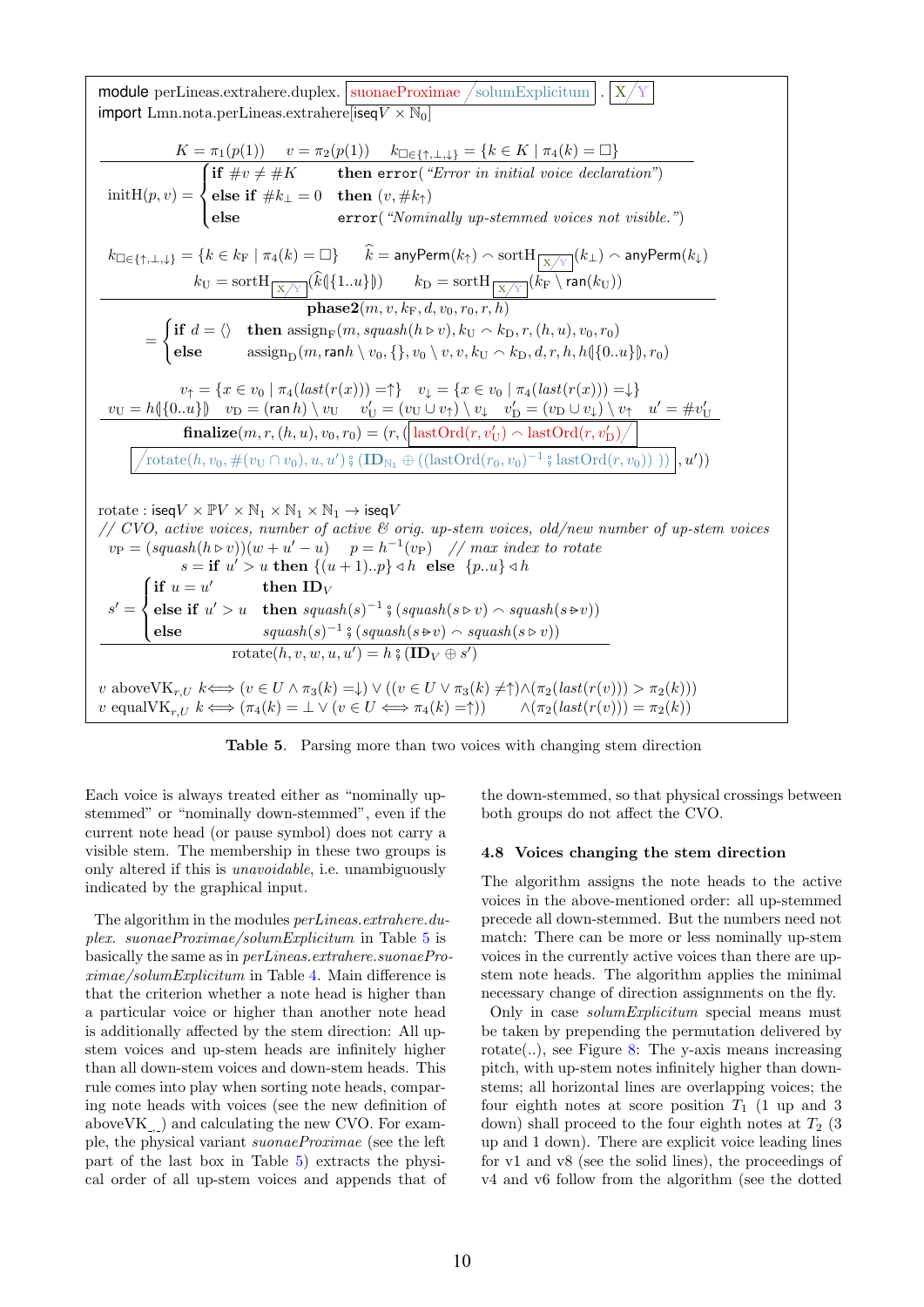

Figure 8. Preparatory rotation of voice names to enable the necessary change of stem directions



Figure 9. Possible combinations of semantical strategies (solid boxes) vs. graphical representations = stylistic variants (dashed boxes)

lines). The algorithm perLineas.extrahere.solumExplicitum simply applied the resulting permutation of the voice names to the CVO. But here the value  $u$  (= the number of up-stemmed voices) changes, and the lowest up-stemmed voice (v1 after the permutation) must precede the highest down-stemmed voice (v3) in the CVO. Therefore the graphically indicated permutation  $rotate(...)$  (as defined in Table 5) of all voices in  $s = \{v3, v4, v5, v6\}$  is prepended. This leads to the intermediate situation  $(X)$ . Now  $u$  can be replaced by  $u'$ , changing the number of nominally up-stemmed voices, and the permutation of voice names can be applied as in the simple case.

# 5. GRAPHICAL APPEARANCE OF MULTI-VOICE STAVES. POSSIBLE COMBINATIONS OF STRATEGIES

The strategy perLineas.caudaeCommunes allows the note heads of different voices with the same score position, the same stem direction and the same head form to share the graphical representation of the stem. Frequently found is also the more lenient variant perLineas.caudaeCommunes.div allowing stem sharing for note heads of different forms (i.e. quarters and halfs), and the more restricted perLineas.caudaeCommunes.idem-Puncta requiring the same head form and the same number of prolongation dots [16, pg.55]. While the parsing method perAltitudinemCaputis is used, these transformations are purely graphical and can be introduced or removed without changing the information contents. This is not longer true with perAltitudinem-CaputisVelSequentiam and perCaudaeSequentiam. A further wide-spread restriction is perLineas.caudaeCommunes.trabsCompleta: If the stems are connected to a beam, than either all or none of the notes of the two voices under this beam share their stems.

Vice versa, perLineas.caputCommunis allows two voices with stems in different directions to share a note head, if score position, vertical position, duration (including prolongation dots) and accidentals are the same.

More lenient is *[nota.vox.perLineam.caputCommunis* .punctaMixta, which allows different numbers of prolongation dots. This can be found in practice (Beethoven, piano sonata op14/1, 1.mvmt., m.7pp,[17]) but is not always accepted in text books  $([16, pg.55, point(7)]).$ 

Figure 9 shows the possible combinations of these graphical strategies with the different semantical strategies defined in this paper.

# 6. REFERENCES

- [1] M. Lepper, M. Oehler, H. Kinzler, and B. Trancón, "Diminuendo al bottom —- clarifying the semantics of music notation by re-modeling," plosOne, 2019. [Online]. Available: <https://doi.org/10.1371/journal.pone.0224688>
- [2] M. A. Cara, "Anticipation awareness and visual monitoring in reading contemporary music," Musicae Scientiae, vol. 22, no. 3, pp. 322–343, 2018.
- [3] R. Kopiez, C. Weihs, U. Ligges, and J. I. Lee, "Classification of high and low achievers in a music sight-reading task," *Psychology of Music*, vol. 34, no. 1, pp. 5–26, 2006.
- [4] D. Schön, J. L. Anton, M. Roth, and M. Besson, "An fMRI study of music sight-reading," Neuroreport, vol. 13, no. 17, pp. 2285–2289, 2002.
- [5] A. Stenberg and I. Cross, "White spaces, music notation and the facilitation of sight-reading," Scientific reports, vol. 9, no. 1, p. 5299, 2019.